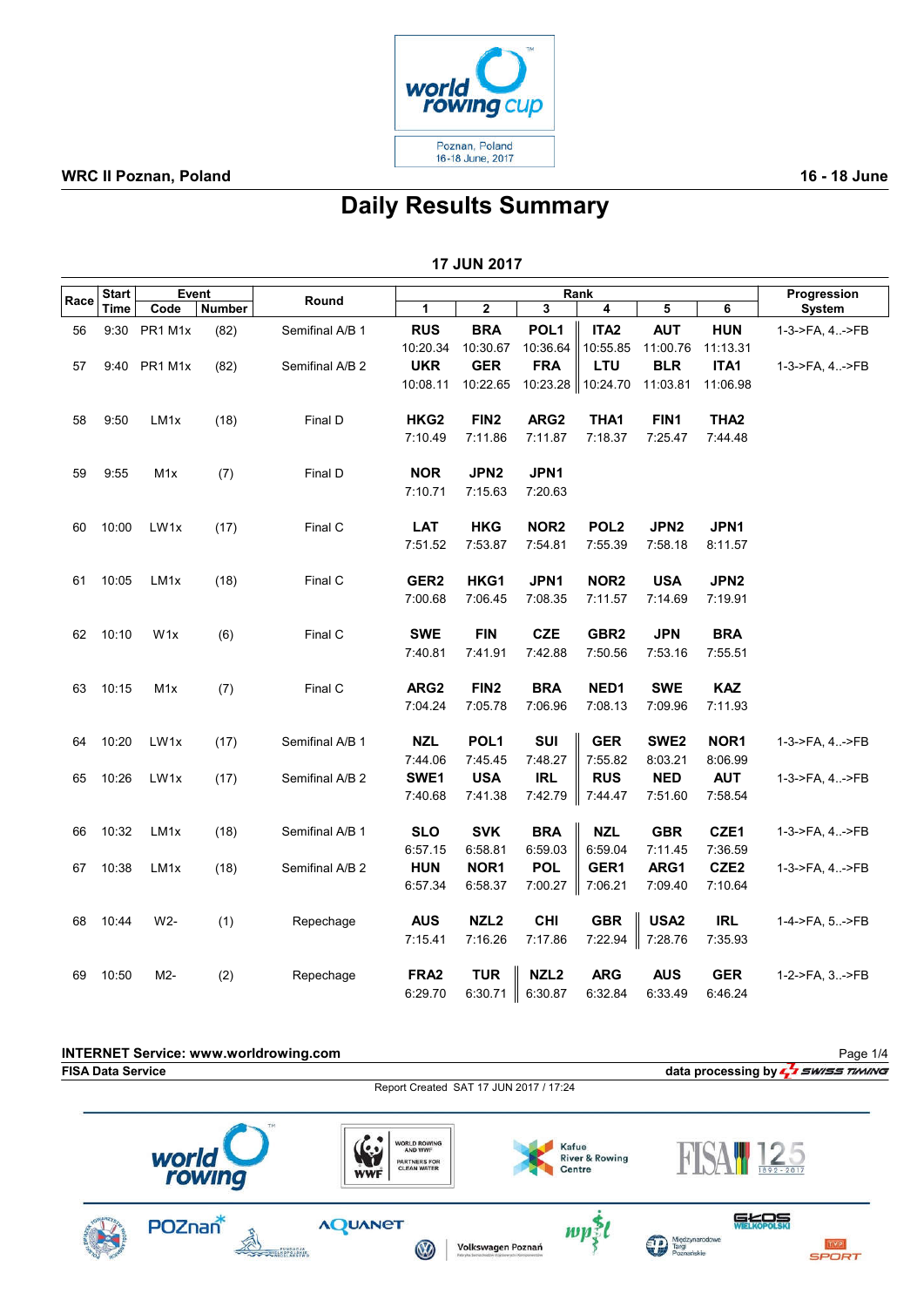

### WRC II Poznan, Poland 2008 and 2009 and 2009 and 2009 and 2009 and 2009 and 2009 and 2009 and 2009 and 2009 and 2009 and 2009 and 2009 and 2009 and 2009 and 2009 and 2009 and 2009 and 2009 and 2009 and 2009 and 2009 and 20

# Daily Results Summary

17 JUN 2017

|      | <b>Start</b> | Event             |        |                  | Rank             |                  |                  |                  |                  |                  | Progression      |  |
|------|--------------|-------------------|--------|------------------|------------------|------------------|------------------|------------------|------------------|------------------|------------------|--|
| Race | Time         | Code              | Number | Round            | 1                | 2                | 3                | 4                | 5                | 6                | System           |  |
| 70   | 10:56        | W2x               | (3)    | Repechage        | <b>AUS</b>       | GER1             | <b>NOR</b>       | <b>CZE</b>       | CHN1             | <b>GBR</b>       | 1-4->FA, 5->FB   |  |
|      |              |                   |        |                  | 6:54.19          | 6:56.27          | 6:58.91          | 6:59.14          | 7:02.97          | 7:05.35          |                  |  |
|      |              |                   |        |                  |                  |                  |                  |                  |                  |                  |                  |  |
| 71   | 11:02        | M <sub>2</sub> x  | (4)    | Semifinal A/B 1  | <b>NZL</b>       | <b>ARG</b>       | <b>POL</b>       | <b>CZE</b>       | <b>GBR</b>       | GER <sub>2</sub> | 1-3->FA, 4->FB   |  |
|      |              |                   |        |                  | 6:13.78          | 6:17.93          | 6:20.86          | 6:23.36          | 6:27.25          | 6:28.17          |                  |  |
| 72   | 11:08        | M <sub>2</sub> x  | (4)    | Semifinal A/B 2  | <b>AUS</b>       | <b>NOR</b>       | <b>BUL</b>       | <b>FRA</b>       | NED <sub>2</sub> | GER1             | 1-3->FA, 4->FB   |  |
|      |              |                   |        |                  | 6:14.17          | 6:14.64          | 6:15.91          | 6:16.88          | 6:24.28          | 6:30.12          |                  |  |
| 73   | 11:14        | M4-               | (5)    | Repechage        | <b>FRA</b>       | <b>GER</b>       | <b>CZE</b>       | <b>ARG</b>       | <b>CHN</b>       |                  | 1-4->FA          |  |
|      |              |                   |        |                  | 5:57.52          | 6:00.44          | 6:03.37          | 6:05.33          | 6:09.07          |                  |                  |  |
|      |              |                   |        |                  |                  |                  |                  |                  |                  |                  |                  |  |
| 74   | 11:20        | W1x               | (6)    | Semifinal A/B 1  | CHN <sub>1</sub> | AUT1             | <b>NZL</b>       | IRL1             | AUT <sub>2</sub> | GER <sub>2</sub> | 1-3->FA, 4.->FB  |  |
|      |              |                   |        |                  | 7:29.08          | 7:31.25          | 7:32.80          | 7:35.99          | 7:42.16          | 7:49.93          |                  |  |
| 75   | 11:26        | W <sub>1x</sub>   | (6)    | Semifinal A/B 2  | GBR1             | GER1             | <b>UKR</b>       | IRL <sub>2</sub> | USA1             | USA <sub>2</sub> | 1-3->FA, 4->FB   |  |
|      |              |                   |        |                  | 7:29.58          | 7:33.43          | 7:35.50          | 7:37.19          | 7:38.05          | 7:42.84          |                  |  |
|      |              |                   |        |                  |                  |                  |                  |                  |                  |                  |                  |  |
| 76   | 11:32        | M1x               | (7)    | Semifinal A/B 1  | <b>NZL</b>       | CRO1             | GBR1             | <b>BLR</b>       | <b>SRB</b>       | FIN1             | 1-3->FA, 4.->FB  |  |
|      |              |                   |        |                  | 6:46.35          | 6:50.37          | 6:53.37          | 6:56.65          | 6:57.48          | 6:58.31          |                  |  |
| 77   | 11:38        | M1x               | (7)    | Semifinal A/B 2  | <b>CUB</b>       | <b>GER</b>       | SUI              | GBR <sub>2</sub> | <b>CHI</b>       | ARG1             | 1-3->FA, 4->FB   |  |
|      |              |                   |        |                  | 6:50.03          | 6:54.87          | 6:57.00          | 6:59.72          | 7:12.77          | 7:27.23          |                  |  |
| 78   | 11:44        | LW2x              | (8)    | Repechage        | GBR1             | <b>GER</b>       | CHN <sub>1</sub> | AUS1             | AUS <sub>2</sub> | GBR <sub>2</sub> | 1-4->FA, 5. ->FB |  |
|      |              |                   |        |                  | 7:00.30          | 7:00.32          | 7:02.60          | 7:03.26          | 7:04.46          | 7:08.76          |                  |  |
|      |              |                   |        |                  |                  |                  |                  |                  |                  |                  |                  |  |
| 79   | 11:50        | LM <sub>2</sub> x | (9)    | Repechage 1      | <b>GER</b>       | CHN <sub>1</sub> | JPN1             | <b>SLO</b>       | <b>HKG</b>       |                  | 1-2->FA, 3. ->FB |  |
|      |              |                   |        |                  | 6:19.96          | 6:21.43          | 6:22.00          | 6:32.79          | 6:38.58          |                  |                  |  |
| 80   | 11:56        | LM <sub>2</sub> x | (9)    | Repechage 2      | <b>POL</b>       | JPN <sub>2</sub> | CHN <sub>2</sub> | <b>USA</b>       | <b>PER</b>       |                  | 1-2->FA, 3. ->FB |  |
|      |              |                   |        |                  | 6:25.14          | 6:27.06          | 6:31.65          | 6:36.91          | 6:59.80          |                  |                  |  |
|      |              |                   |        |                  |                  |                  |                  |                  |                  |                  |                  |  |
| 81   | 12:02        | M4x               | (12)   | Repechage        | <b>NOR</b>       | <b>NED</b>       | <b>NZL</b>       | <b>CHN</b>       | GBR <sub>2</sub> | <b>AUS</b>       | 1-2->FA, 3.->FB  |  |
|      |              |                   |        |                  | 5:44.46          | 5:45.75          | 5:47.02          | 5:52.11          | 5:53.77          | 5:54.94          |                  |  |
| 82   | 12:08        | $W8+$             | (13)   | <b>Test Race</b> | <b>NZL</b>       | <b>GBR</b>       | <b>USA</b>       | CHN <sub>1</sub> | CHN <sub>2</sub> |                  | $1.  \geq$ FA    |  |
|      |              |                   |        |                  | 6:03.75          | 6:06.72          | 6:08.15          | 6:11.59          | 6:32.82          |                  |                  |  |
|      |              |                   |        |                  |                  |                  |                  |                  |                  |                  |                  |  |
| 83   | 12:14        | $M8+$             | (14)   | <b>Test Race</b> | <b>GER</b>       | <b>POL</b>       | <b>AUS</b>       | <b>GBR</b>       | <b>NZL</b>       |                  | $1.  \geq$ FA    |  |
|      |              |                   |        |                  | 5:29.97          | 5:31.28          | 5:32.11          | 5:32.84          | 5:38.69          |                  |                  |  |

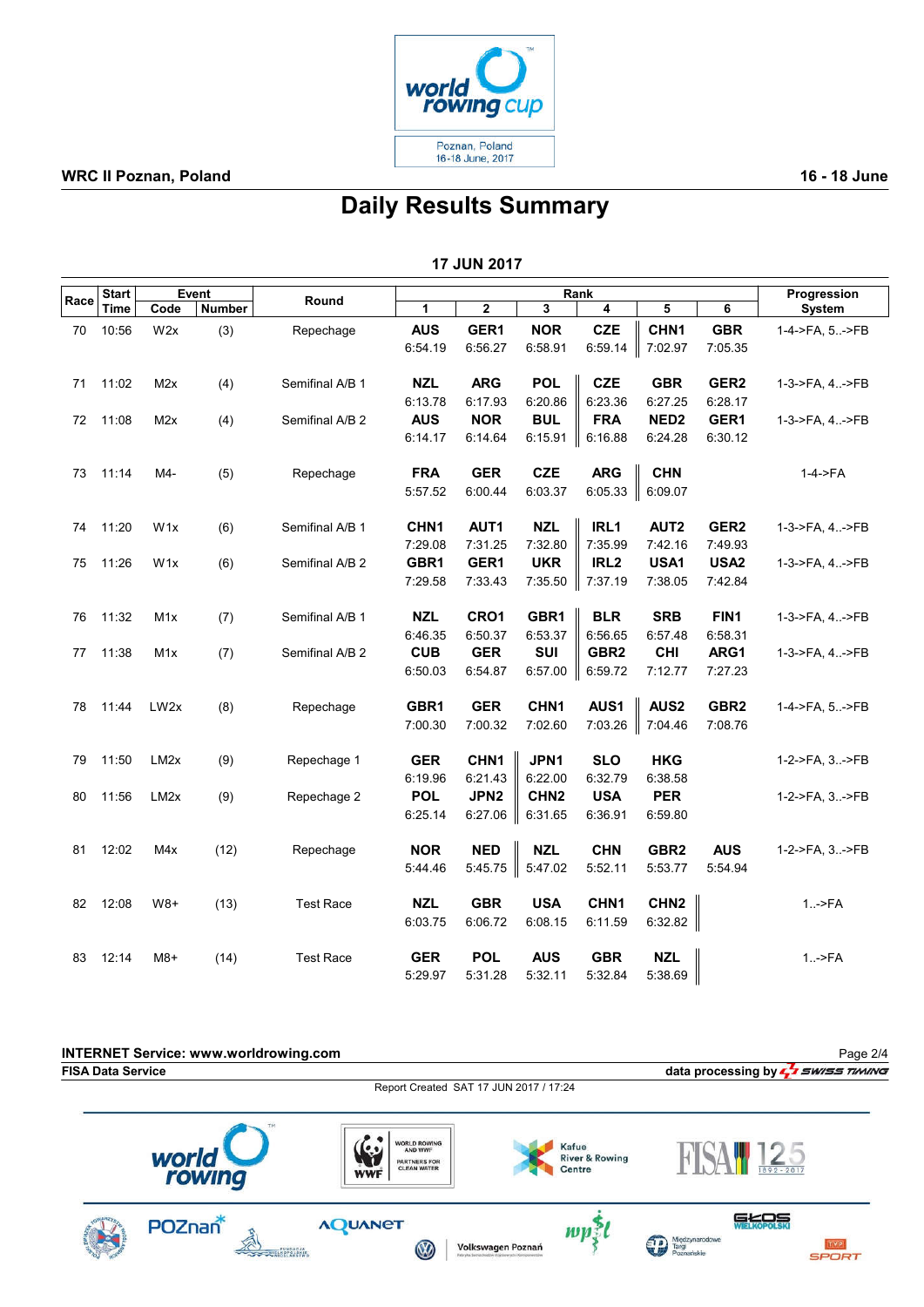

### WRC II Poznan, Poland 2008 and 2009 and 2009 and 2009 and 2009 and 2009 and 2009 and 2009 and 2009 and 2009 and 2009 and 2009 and 2009 and 2009 and 2009 and 2009 and 2009 and 2009 and 2009 and 2009 and 2009 and 2009 and 20

# Daily Results Summary

17 JUN 2017

|      | Event<br><b>Start</b> |                  |        | Round   |            |                         | Progression      |                         |                  |            |        |
|------|-----------------------|------------------|--------|---------|------------|-------------------------|------------------|-------------------------|------------------|------------|--------|
| Race | Time                  | Code             | Number |         | 1          | $\overline{\mathbf{2}}$ | 3                | $\overline{\mathbf{4}}$ | 5                | 6          | System |
| 84   | 15:00                 | LW1x             | (17)   | Final B | <b>AUT</b> | SWE <sub>2</sub>        | <b>NED</b>       | <b>RUS</b>              | NOR <sub>1</sub> | <b>GER</b> |        |
|      |                       |                  |        |         | 7:44.58    | 7:46.21                 | 7:46.77          | 7:48.69                 | 7:50.46          | 7:54.77    |        |
|      |                       |                  |        |         |            |                         |                  |                         |                  |            |        |
| 85   | 15:06                 | LM <sub>1x</sub> | (18)   | Final B | <b>NZL</b> | GER1                    | CZE1             | <b>GBR</b>              | CZE <sub>2</sub> | ARG1       |        |
|      |                       |                  |        |         | 6:55.98    | 6:56.51                 | 6:58.05          | 7:04.95                 | 7:06.28          | 7:14.66    |        |
|      |                       |                  |        |         |            |                         |                  |                         |                  |            |        |
| 86   |                       | 15:12 PR1 M1x    | (82)   | Final C | <b>ISR</b> | POL <sub>2</sub>        |                  |                         |                  |            |        |
|      |                       |                  |        |         | 11:00.76   | 12:03.18                |                  |                         |                  |            |        |
| 87   |                       | 15:22 PR1 M1x    | (82)   | Final B | LTU        | <b>AUT</b>              | <b>BLR</b>       | ITA <sub>2</sub>        | ITA1             | <b>HUN</b> |        |
|      |                       |                  |        |         | 10:37.40   | 10:39.38                | 10:41.43         | 10:51.84                | 10:52.97         | 10:56.13   |        |
|      |                       |                  |        |         |            |                         |                  |                         |                  |            |        |
| 88   |                       | 15:32 PR1 W1x    | (81)   | Final A | <b>NOR</b> | <b>GER</b>              | <b>ITA</b>       |                         |                  |            |        |
|      |                       |                  |        |         | 11:00.65   | 11:45.85                | 11:53.82         |                         |                  |            |        |
|      |                       |                  |        |         |            |                         |                  |                         |                  |            |        |
| 89   |                       | 15:45 PR1 M1x    | (82)   | Final A | <b>UKR</b> | <b>RUS</b>              | POL <sub>1</sub> | <b>GER</b>              | <b>FRA</b>       | <b>BRA</b> |        |
|      |                       |                  |        |         | 9:47.15    | 9:56.08                 | 10:17.87         | 10:21.14                | 10:24.36         | 10:43.16   |        |
|      |                       |                  |        | Final A | <b>NED</b> | <b>GBR</b>              | <b>UKR</b>       | <b>POL</b>              | <b>BRA</b>       | <b>RUS</b> |        |
| 90   |                       | 16:00 PR2 Mix2x  | (83)   |         | 8:06.21    | 8:20.85                 | 8:27.69          | 8:34.94                 | 8:42.33          | 8:42.55    |        |
|      |                       |                  |        |         |            |                         |                  |                         |                  |            |        |
| 91   |                       | 16:15 PR3 Mix2x  | (84)   | Final A | <b>GER</b> | <b>AUT</b>              | RUS1             |                         |                  |            |        |
|      |                       |                  |        |         | 7:48.15    | 7:57.17                 | 9:16.21          |                         |                  |            |        |
|      |                       |                  |        |         |            |                         |                  |                         |                  |            |        |
| 92   |                       | 16:30 PR3 Mix4+  | (85)   | Final A | <b>UKR</b> | <b>FRA</b>              | <b>ISR</b>       |                         |                  |            |        |
|      |                       |                  |        |         | 7:25.12    | 7:26.76                 | 7:30.23          |                         |                  |            |        |
|      |                       |                  |        |         |            |                         |                  |                         |                  |            |        |
| 93   | 16:45                 | LW1x             | (17)   | Final A | <b>NZL</b> | POL <sub>1</sub>        | <b>SUI</b>       | SWE1                    | <b>USA</b>       | <b>IRL</b> |        |
|      |                       |                  |        |         | 7:36.89    | 7:37.19                 | 7:37.20          | 7:37.75                 | 7:43.07          | 7:48.91    |        |
|      |                       |                  |        |         |            |                         |                  |                         |                  |            |        |
| 94   | 17:00                 | LM <sub>1x</sub> | (18)   | Final A | <b>POL</b> | <b>HUN</b>              | <b>SVK</b>       | <b>SLO</b>              | NOR <sub>1</sub> | <b>BRA</b> |        |
|      |                       |                  |        |         | 6:51.40    | 6:53.01                 | 6:54.72          | 6:56.60                 | 6:59.82          | 7:10.03    |        |
|      |                       |                  |        |         |            |                         |                  |                         |                  |            |        |
| 95   | 17:15                 | LM2-             | (19)   | Final A | <b>IRL</b> | <b>GBR</b>              | <b>BRA</b>       |                         |                  |            |        |
|      |                       |                  |        |         | 6:32.93    | 6:34.17                 | 6:37.21          |                         |                  |            |        |